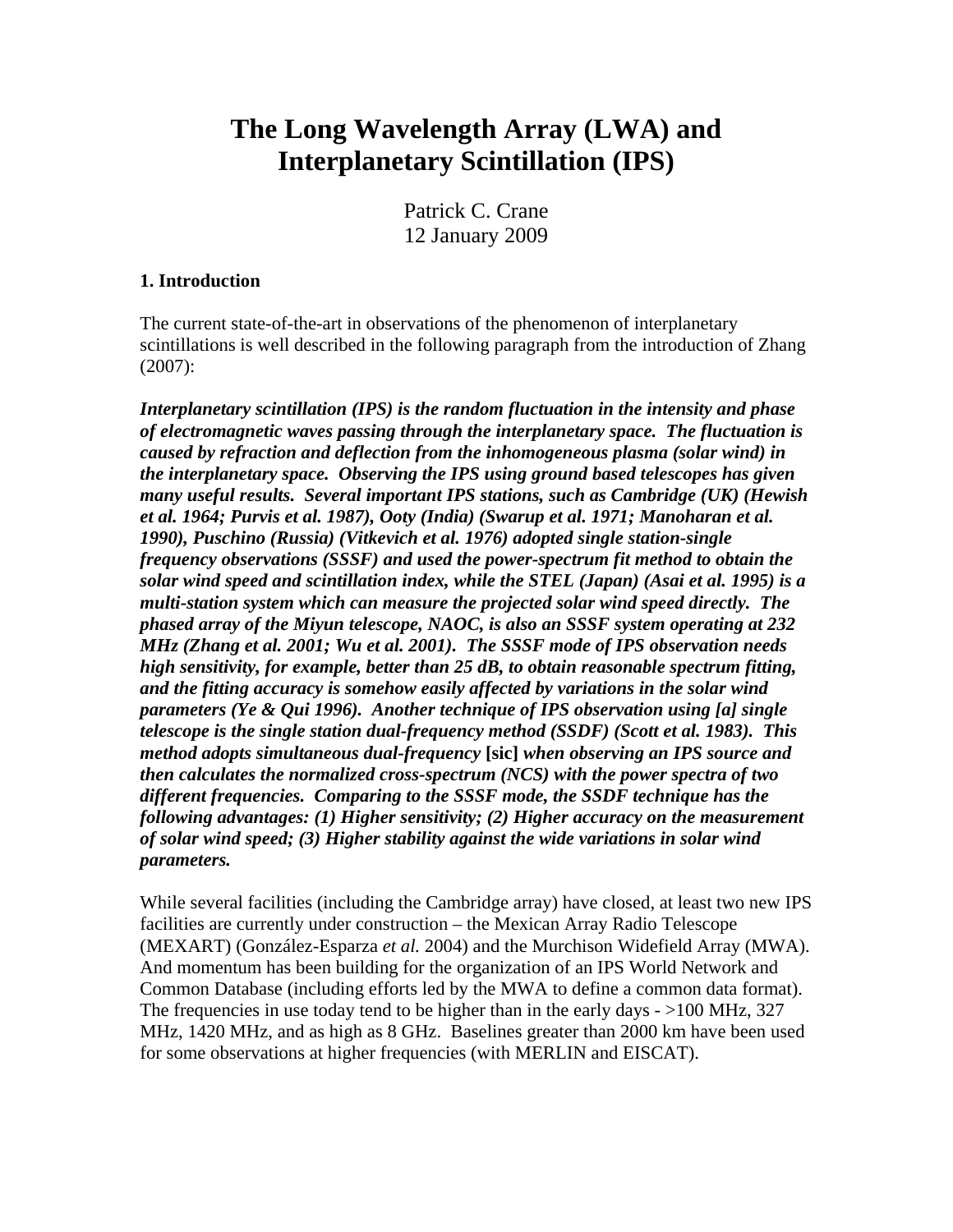Sporadic efforts have been made to combine IPS data with other observations by the Solar Mass Ejection Imager (SMEI) and STEREO spacecraft and with *in situ* measurements by the Ulysses spacecraft (now defunct) to study space-weather phenomena such as coronal mass ejections (CMEs) (Breen *et al.* 2008) and comet tails (Buffington *et al.* 2008). Modern three-dimensional tomographic reconstructions have been used sometimes to analyze the masses of data available (Breen *et al.* 2008). The group at UCSD provides fairly current reconstructions ([http://ips.ucsd.edu/index\\_ss.html](http://ips.ucsd.edu/index_ss.html)). Except for the MEXART, which seems to be coming online very slowly, there appear to be no operating IPS observatories in the Western Hemisphere. Elsewhere, the only regular IPS observations are from the Solar-Terrestrial Environment Laboratory (STELAB) in Japan (Coles 2008). The MWA website discusses its capability to study IPS [\(http://www.haystack.mit.edu/ast/arrays/mwa/\)](http://www.haystack.mit.edu/ast/arrays/mwa/) but that is only one of its scientific goals.

## **2. The LWA and IPS**

The LWA should be able to make significant contributions to the study of IPS at all stages of its construction. The LWA-1 can do standard single-station, single-frequency studies but also can take advantage of its multiple-frequency capability. And its capability as digital spectrometer means it can use the method of Coles *et al.* (2003) which promises to be robust and insensitive to anisotropic structure or strong scattering.

In the future, as stations are added to the Central Core, the Central Core itself can be operated as a phased array with its sensitivity increasing as stations are added. Furthermore, as more distant stations are added for the LWIA and eventually for the full LWA, the multiple-station capability can be utilized.

The combination of multiple stations, multiple frequencies, and digital spectrometer promises to make the LWA a very capable IPS observatory. Other IPS observatories operate at higher frequencies than the LWA. The lower operating frequency of the LWA should allow it to observe IPS at greater solar elongations and to better complement the Heliospheric Imager on the STEREO spacecraft. A program to observe IPS at large solar elongations (90° or greater) properly may require observations around the clock although the necessary cadence may be low.

There is no list of IPS sources comparable to the VLA Calibrator List for completeness or frequency coverage. But Purvis *et al.* (1987) have published a catalogue of 1789 sources which exhibit IPS at 81.5 MHz, which fortunately is available as an ASCII file (<http://radio.astro.gla.ac.uk/ips/purvis.txt>). I suggest that the source coordinates be converted to J2000 and the catalogue compared to the VLSS to identify those sources in Aaron's list of ionospheric calibrators that exhibit IPS.

## **3. The LWA and Faraday Rotation**

Coles (2008) also recommends serious consideration of observations of Faraday rotation because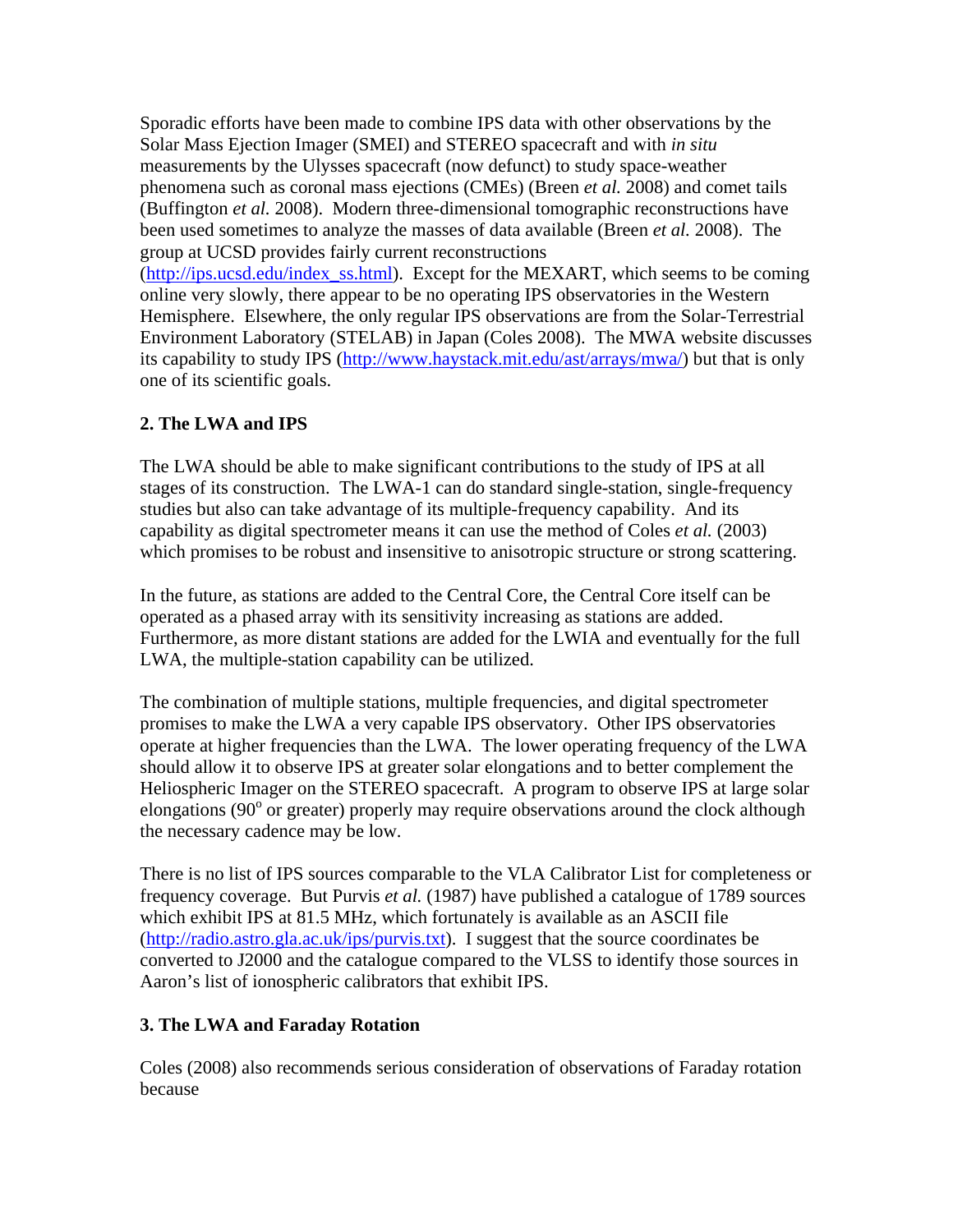*…potentially they give you a handle on the magnetic field and the magnetic field is a far more important quantity energetically than the electron density. It controls the topology near the sun, and controls the turbulence further from the sun. In any case energy in Alfven waves is equipartioned between fluctuations in B and fluctuations in V.* 

The feasibility of such observations with the LWA is presently unknown – because of uncertainties about its instrumental characteristics and about the number of polarized sources available at its operating frequencies. Pulsars may be the only numerous polarized sources but I have not been able to find a compilation of pulsar polarizations at 81.5 MHz, for example.

The MWA is planning to do observations of both IPS and Faraday rotation.

## **4. The LWA and Ionospheric Scintillation**

The method of Coles *et al.* (2003) should also be applicable to the study of ionospheric scintillation of radio sources – to obtain two-dimensional spatial information. Fortunately, for low-frequency radio astronomers this phenomenon occurs infrequently. Bill Coles and I look forward to using LWA-1 to do such studies; one hopes that the occurrence of such episodes can be identified using real-time diagnostics.

## **5. References**

Asai, K., Ishida, Y., Kojima, M., Maruyama, K., Misawa, H., & Yoshime, N., 1995, "Multi-Station System for Solar Wind Observations Using the Interplanetary Scintillation Method," *J. Geomag. Geoelectr.* **47**, 1107-1112.

[Breen, A. R.](http://adsabs.harvard.edu/cgi-bin/author_form?author=Breen,+A&fullauthor=Breen,%20A.%20R.&charset=UTF-8&db_key=AST), [Fallows, R. A.,](http://adsabs.harvard.edu/cgi-bin/author_form?author=Fallows,+R&fullauthor=Fallows,%20R.%20A.&charset=UTF-8&db_key=AST) [Bisi, M. M.,](http://adsabs.harvard.edu/cgi-bin/author_form?author=Bisi,+M&fullauthor=Bisi,%20M.%20M.&charset=UTF-8&db_key=AST) [Jones, R. A.,](http://adsabs.harvard.edu/cgi-bin/author_form?author=Jones,+R&fullauthor=Jones,%20R.%20A.&charset=UTF-8&db_key=AST) [Jackson, B. V.,](http://adsabs.harvard.edu/cgi-bin/author_form?author=Jackson,+B&fullauthor=Jackson,%20B.%20V.&charset=UTF-8&db_key=AST) [Kojima, M.](http://adsabs.harvard.edu/cgi-bin/author_form?author=Kojima,+M&fullauthor=Kojima,%20M.&charset=UTF-8&db_key=AST), [Dorrian, G. D.,](http://adsabs.harvard.edu/cgi-bin/author_form?author=Dorrian,+G&fullauthor=Dorrian,%20G.%20D.&charset=UTF-8&db_key=AST) [Middleton, H. R.](http://adsabs.harvard.edu/cgi-bin/author_form?author=Middleton,+H&fullauthor=Middleton,%20H.%20R.&charset=UTF-8&db_key=AST), [Thomasson, P.](http://adsabs.harvard.edu/cgi-bin/author_form?author=Thomasson,+P&fullauthor=Thomasson,%20P.&charset=UTF-8&db_key=AST), & [Wannberg, G.](http://adsabs.harvard.edu/cgi-bin/author_form?author=Wannberg,+G&fullauthor=Wannberg,%20G.&charset=UTF-8&db_key=AST), 2008, "The Solar Eruption of 2005 May 13 and Its Effects: Long-Baseline Interplanetary Scintillation Observations of the Earth-Directed Coronal Mass Ejection," *Astrophys. J.* **683**, L79-L82.

[Buffington, A.](http://adsabs.harvard.edu/cgi-bin/author_form?author=Buffington,+A&fullauthor=Buffington,%20A.&charset=UTF-8&db_key=AST), [Bisi, M. M.](http://adsabs.harvard.edu/cgi-bin/author_form?author=Bisi,+M&fullauthor=Bisi,%20M.%20M.&charset=UTF-8&db_key=AST), [Clover, J. M.](http://adsabs.harvard.edu/cgi-bin/author_form?author=Clover,+J&fullauthor=Clover,%20J.%20M.&charset=UTF-8&db_key=AST), [Hick, P. P.,](http://adsabs.harvard.edu/cgi-bin/author_form?author=Hick,+P&fullauthor=Hick,%20P.%20P.&charset=UTF-8&db_key=AST) [Jackson, B. V.](http://adsabs.harvard.edu/cgi-bin/author_form?author=Jackson,+B&fullauthor=Jackson,%20B.%20V.&charset=UTF-8&db_key=AST), & [Kuchar, T. A.,](http://adsabs.harvard.edu/cgi-bin/author_form?author=Kuchar,+T&fullauthor=Kuchar,%20T.%20A.&charset=UTF-8&db_key=AST) 2008, "Analysis of Plasma-Tail Motions for **Comets** C/2001 Q4 (NEAT) and C/2002 T7 (LINEAR) Using Observations from SMEI," *Astrophys. J.* **677**, 798-807.

Coles, W. A., 2008, private communication.

Coles, W. A., Harmon, J. K., Rickett, B. J., & Venkataraman, A., 2003, "A New Method for Studying the Solar Wind Using Radio Scintillations (IPS)", *EOS Trans. AGU* **84**, Fall Meet. Suppl., Abstract SH11B-01.